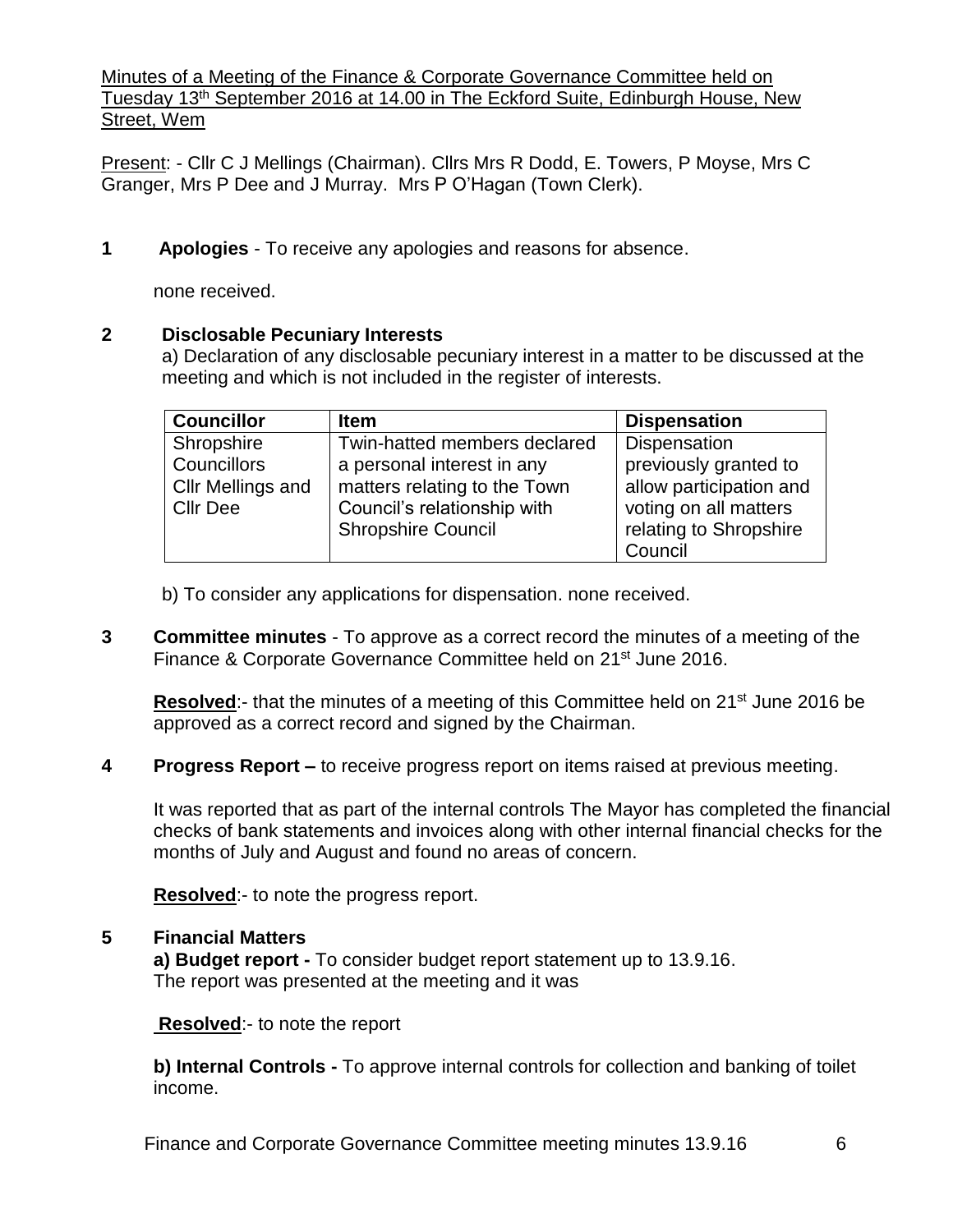A discussion took place on this and the Clerk presented a report outlining procedures for handling of cash.

**Resolved to recommend: -** That the procedures for the handling of cash are discussed with the internal auditor prior to formal adoption of the procedures.

### **c) Earmarking reserves** – for update.

It was reported that there had been no work carried out on this issue as the transfer of the current account took longer than expected.

**Resolved**:- to defer this item until early 2017 when a clearer picture of reserves available.

**d) Annual Return** – to note external auditors report on the annual return. The Clerk reported that the external auditor had returned the annual return and had found no concerns. As a result of this the completion notice has been posted on the noticeboard and website.

A discussion took place and the committee stated that it was frustrating that the error in the qualification, relating to the Town Council's investments, recorded on the 2015-16 annual return by the external auditor had not been acknowledged as a mistake by Mazars.

**Resolved**:-to note the completion of the annual return and the need to review the asset register values for the 2016-17 audit in line with changes to proper practices.

# **6 Policy Review a) To undertake a review of standing orders**

The updated model standing orders issued by NALC in relation to the Town Council's existing standing orders were reviewed. The Committee considered minor amendments to the 2016 model document based on the Town Council's existing standing orders. Cllr Mellings agreed to seek clarification on the tender levels in the document and how they related to the levels set in the financial regulations.

**Resolved**:- that once clarification had been received on tender levels to recommend that the 2016 amended model standing orders be adopted.

# **b) To undertake a review of financial regulations**.

The updated model financial regulations issued by NALC in relation to the Town Council's existing financial regulations were reviewed. The Committee considered minor amendments to existing regulations.

**Resolved**:- to recommend that the 2016 amended model financial regulations be adopted.

## **c) To approve internal audit policy review.**

It was reported that as part of the internal controls the Internal Auditor planned to undertake the review of all the Town Council's existing policies with the Town Clerk in October.